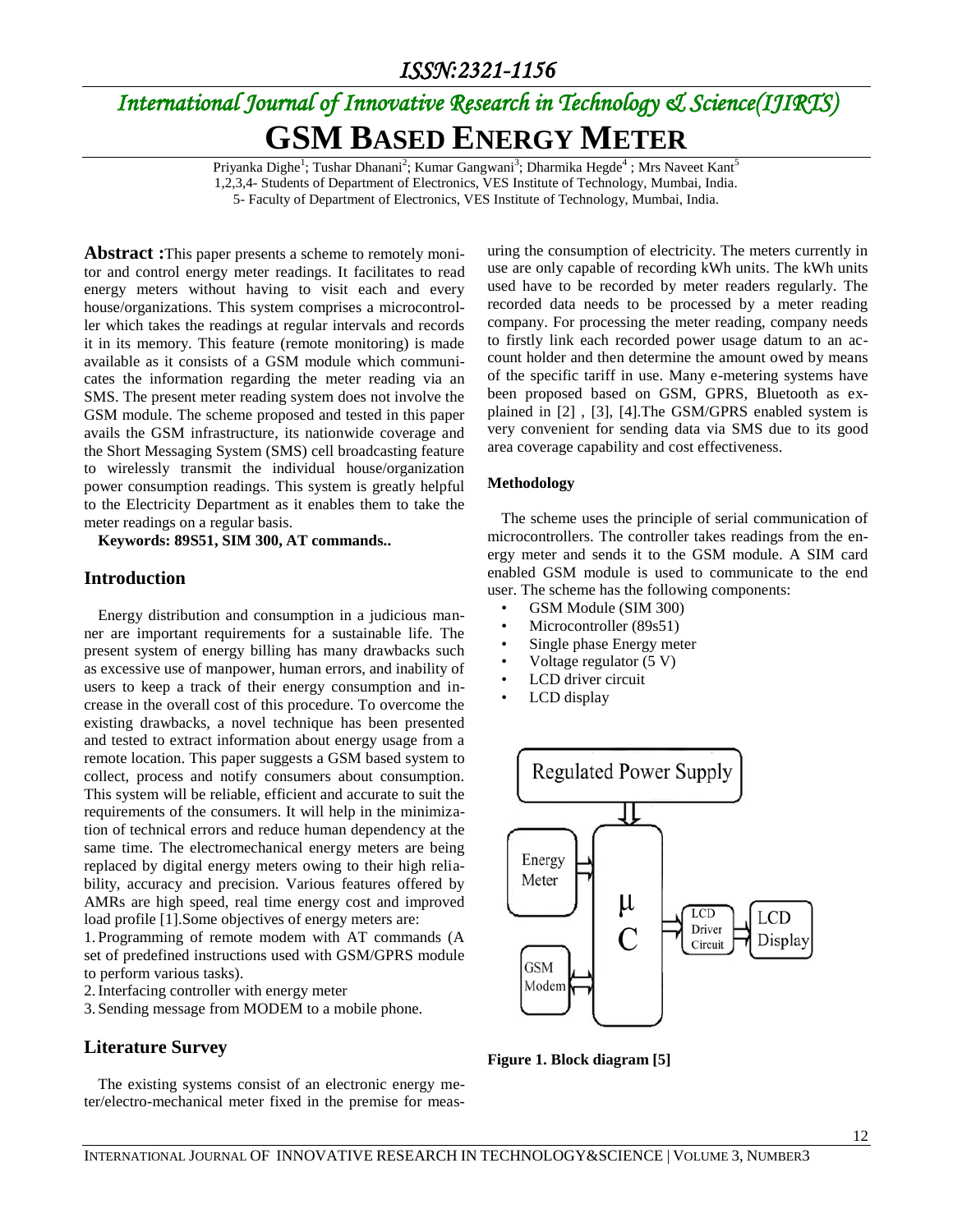# *International Journal of Innovative Research in Technology & Science(IJIRTS)*



**Figure 3. Circuit Diagram**

### **Working**

The digital energy meter records the amount of power consumption. It works on the basis of blinks of the LEDs located inside the meter. An optocoupler, which consists of an IR diode and a photo transistor, is used to detect the number of blinks by connecting it to an LED. Each time the LED blinks, current flows through the IR diode within the optocoupler. It then emits infrared light proportional to the current. This emitted light is incident on the base of the phototransistor, causing it to switch-ON and conduct in a way similar to a normal bipolar transistor. The pulses from the photo transistor are fed to the microcontroller as an interrupt to count the total consumption of the user. These readings are stored using an external memory, EEPROM. The digital meter used considers 3200 blinks of LED as one unit of power consumption per hour. In the scheme implemented, however, the microcontroller is programmed to treat 320 blinks as one unit per 6 minutes (1 hour=60 minutes/10). It

counts the consumption for 10 such cycles in one hour and then resets after every hour. LCD is connected to the microcontroller to display the current cycle of microcontroller. At the end of each cycle, the microcontroller calculates the billing amount using standard local rates and sends both the total consumption and the billing amount to the GSM module through an RS232 cable. GSM module is connected to the microcontroller via MAX 232 IC which converts the RS232 levels into TTL logic levels and vice versa. The GSM module is programmed using AT commands to wirelessly transmit the information received, to the user in the form of an SMS.